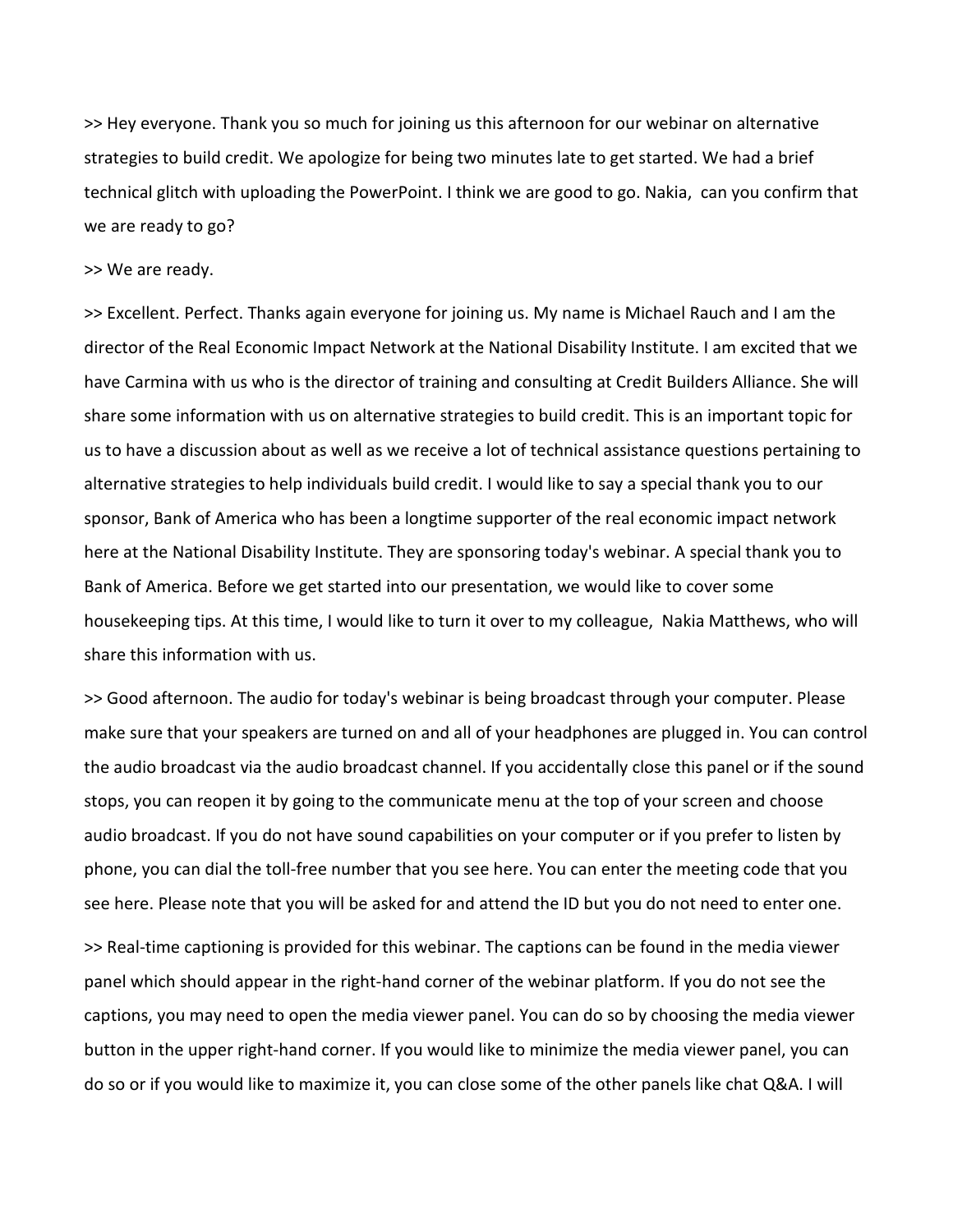also be pasting the links for the caption -- captions into the chat box in case you would like to view them in a separate browser window.

>> There will be some time for questions at the end of the webinar. You can send them via the chat box or you can use the Q&A box. You can either send them to NDI admin or Michael and we will address those accordingly. If you are not logged in to the web portion and listening by phone only, you may also have your questions asked emailing them. Please note that this webinar is being recorded and the materials will be placed on the NDI website.

>> If you experience technical difficulties during the webinar, please use the chat box to send NDI Admin a message or you can email us directly . Michael?

>> Thank you, Nakia. We appreciate you sharing that information. Just in case there is anyone who is new to the National Disability Institute, I just want to share with you some brief information about our organization. At the National Disability Institute, our mission is to drive social impact to build a better economic future for people with disabilities and their families. At the National Disability Institute, we have the Real Economic Impact Network which is a network that consists of more than 4500 members across the country. If you are not a member of the Real Economic Impact Network, please feel free to join us. It is free. You can learn more by going to our website at www. www.Real Economic Impact Network. It will provide you a list of all of the things that you received by being a member of the Real Economic Impact Network. It is free to join. Please join us.

>> We have a lot of information to cover. I want to make sure we have plenty of time for our guest speaker. On today's webinar, we are going to look and understand what credit building is. It is important that we understand the difference between credit building and credit and debt remediation. We are going to be able to understand the difference between the two. We are also going to understand the importance of credit building for the individuals that we provide services to. If you have been involved in some of the webinars we have done in the past, particularly integrating financial education into workforce development programs or the American job centers, we share the importance of credit with the claimant outcomes. Today we will really understand the importance of that as well. We also will look at how secure cards, credit builder loans and rent reporting are helping individuals build positive credit. It is important for us to look at these alternative strategies to be able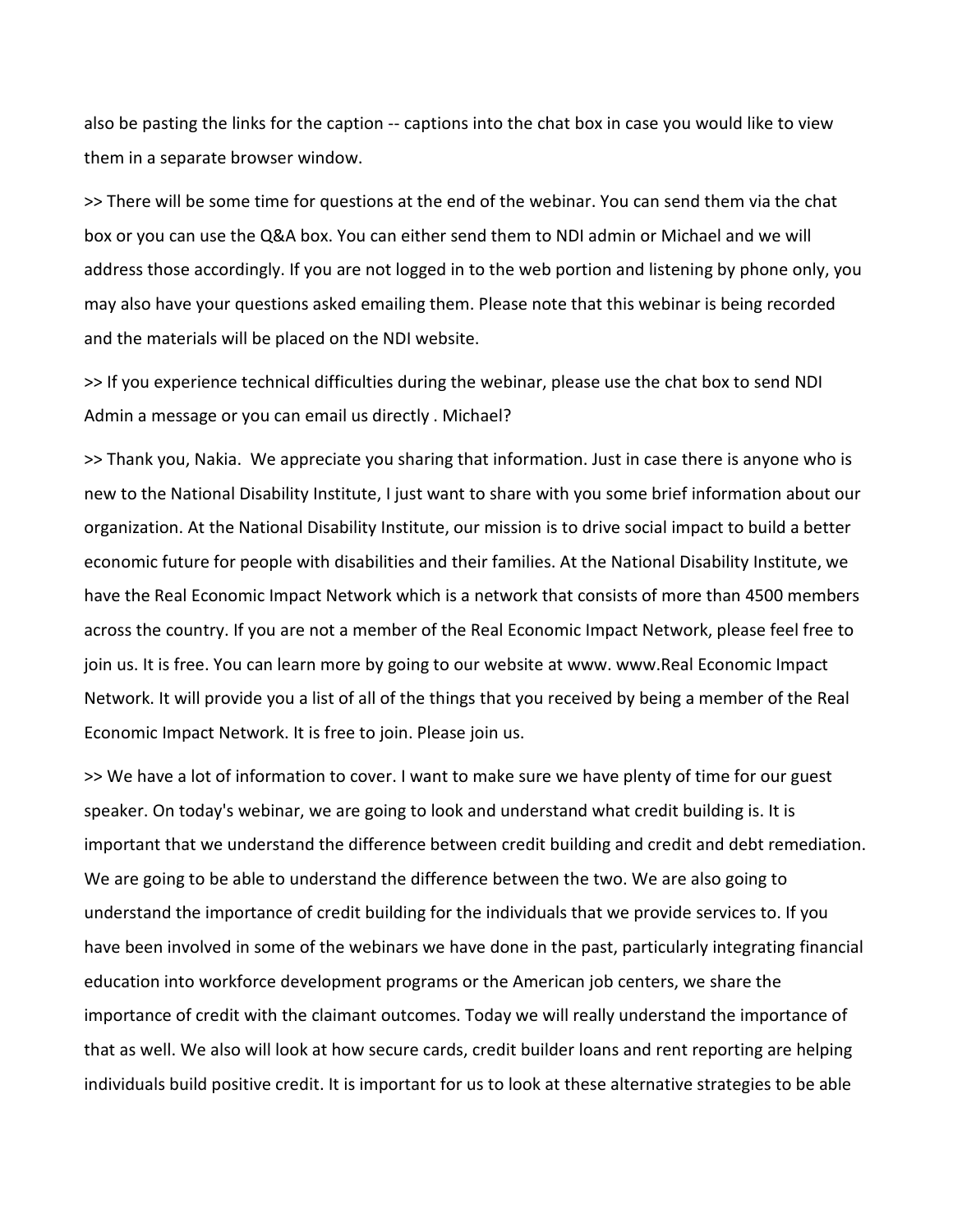to help individuals build their credit. Often times, individuals may not be familiar with these different types of options. That is what we want to make sure to cover today. We receive a lot of technical assistance questions regarding each of these different topics. We are excited that we finally have been able to bring this webinar to you all today. For our webinar, we are joined by the credit builder alliance who is a partner of the National Disability Institute. Today's presenter is [name indiscernible] who is the director of training and consulting at Credit Builders Alliance. As the director of training and consulting, Carmina leads the development marketing coordination and delivery of the Credit Builders Alliance is education, training and consulting services. She also provides support to Credit Builders Alliance is reporter and access team creating innovative and entrepreneurial services to meet Credit Builders Alliance clients and partner needs. She has years of experience of a non-Robert practitioner. Carmina has a Masters degree in conflict resolution from Portland State University where she concentrated on intercultural conflict resolution, dialogue, reconciliation among divided communities and micro-finance strategies for poverty alleviation. With that, we are grateful to have Carmina with us today and to share information with us on alternative strategies to build credit. I will now turn it over to Carmina.

>> Wonderful. Thank you so much. Thank you so much to the National Disability Institute for inviting us to present to your network and for your ongoing partnership. I am excited to present this webinar to you today. Before we get started, I would like to give you a brief introduction to CBA. I will give you more information about what we do. CBA is a national nonprofit intermediary organization created by and for our nonprofit members in response to the need for low and moderate income individuals to gain or regain access to the modern financial system by building credit. Our mission is to help move people from poverty to prosperity through credit building and we believe that having good credit is an asset but that not everybody has access to the responsible, affordable credit that they need.

>> Underscoring our philosophy that good credit -- a good credit file is essential to achieving financial stability. It is our believe that mission driven nonprofits and other entities are uniquely positioned to help individuals and families build credit as an asset and often as a foundational asset necessary to get and stay ahead. By taking an acid-based approach to credit, the focus becomes one of empowerment. It is with the consumer can do now to build credit through person -- future financial behavior rather than what he or she has done wrong in the past. As you can see, we have a membership that spans the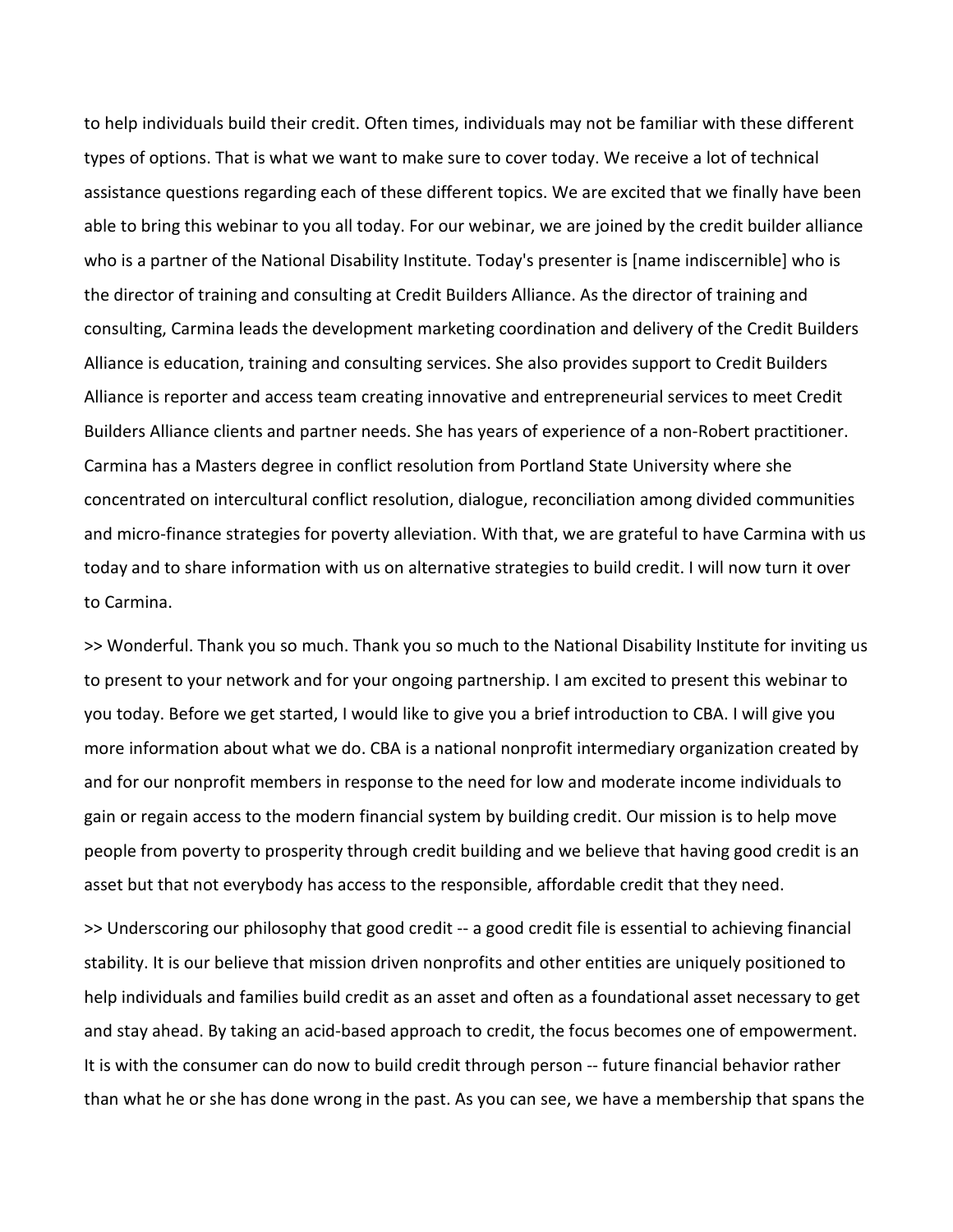country. Our diverse membership of over 470 organizations includes nonprofit lenders, community action programs, United Way and goodwill affiliates, Habitat for Humanity affiliates, small community Credit Unions, workforce 12 and programs, domestic violence shelters, refugee resettlement agencies, affordable housing providers and many more.

>> Through CBA's unique credit bureau partnership and our robust technical assistance, we support our members in their efforts to improve outcomes for their clients and organizations. We have one-ofa-kind intermediary umbrella arrangements with the credit bureaus that enable CBA members to access credit reports and report loans to the major credit bureaus. We also offer virtual and on-site technical assistance to nonprofits, asset building coalitions and others in the development and measurement of credit building programs. It is through our credit as an asset training and consulting services. We are constantly expanding and deepening the value add of our credit building community. CBA members benefit from a robust learning library of tools and resources as well as a monthly members only webinar series that convenes industry leaders including representatives from credit bureaus, credit score modelers, government regulatory agencies and nonprofit practitioners. They all come together to keep our membership well-informed of ongoing industry changes and credit reporting and consumer protection.

>> Through our reporter service, would make it possible for nonprofit lenders to report: payments to all three of the major credit bureaus as well as two commercial credit bureaus. Currently, we have 181 active CBA reporters who report over 35,000 trade lines on their behalf of their borrowers. It is worth over \$1.17 billion to consumer credit bureaus. In addition to our business reporter service, CBA member organizations report \$89 million in a small business loans two commercial credit bureaus. Through our access service, we offer nonprofit vendors -- lenders and financial education providers the opportunity to become credentialed to pull hard and soft pull credit reports. It is a discounted rates from experience. Currently, we have 383 CBA access numbers who are pulling over 8899 consumer credit reports each month. These organizations use the reports for credit coaching, client outcome tracking, as well as loan underwriting. If you are interested in CBA membership or any of our services, I will provide some information at the end of the presentation about how you can get in touch with us to learn more.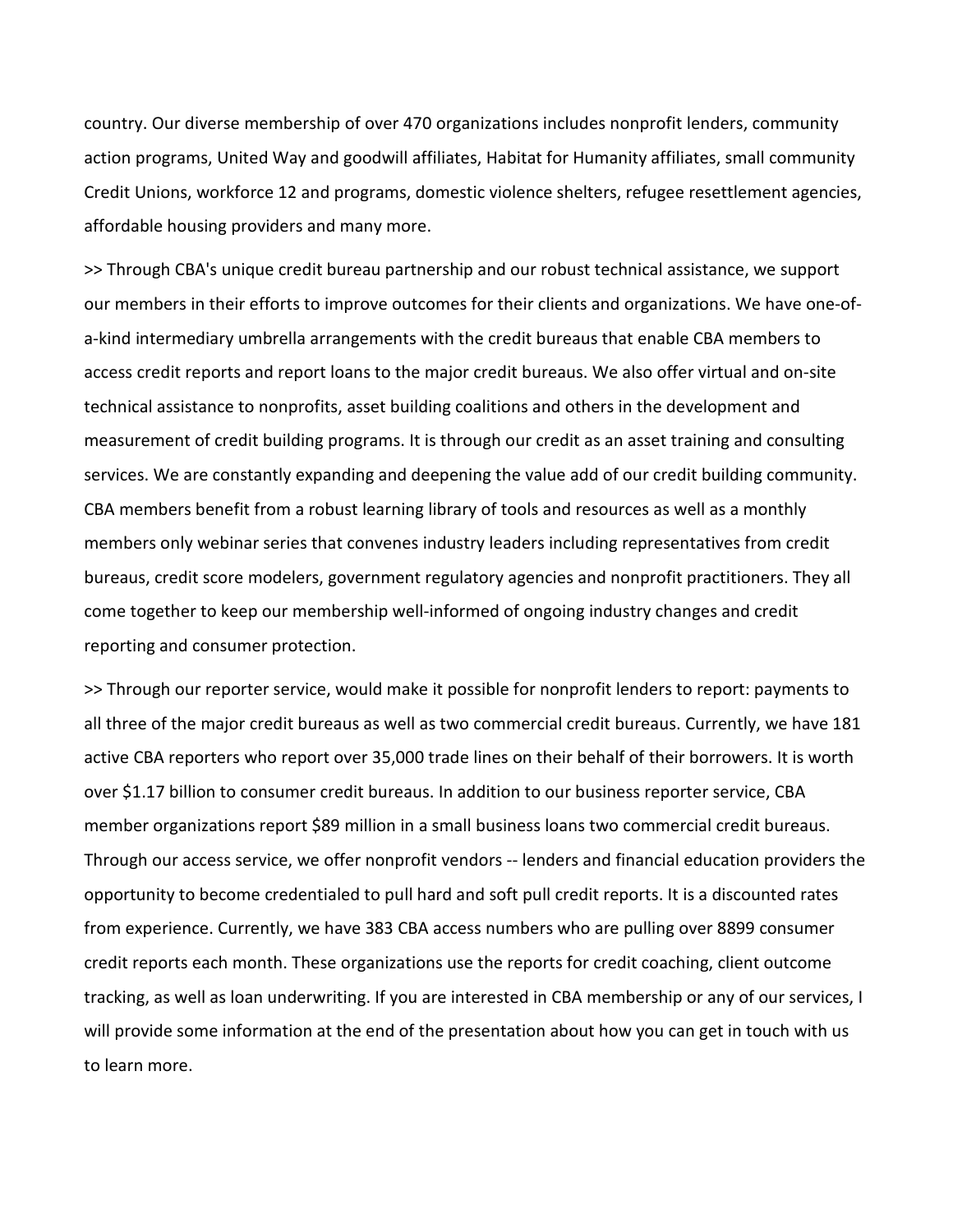>> Let's talk more about why we feel that credit building is so important. It probably goes without saying, but good credit is like a passport to the new economy. It can open many doors and opportunities for financial stability and asset building. Without good credit, these doors can remain shut. Many low income households have only experienced credit as a barrier. It is something that has prevented them from accessing housing, employment or financial services. At CBA, we believe that it is critical to help these clients reshape their understanding of credit and to build credit in order to access the essential products and services that they need. Just to provide some context with some facts about credit realities in the United States, there are approximately 64,000,000 US consumers with no credit or a thin file. We also know that there are approximately 26,000,000 consumers who are credit invisible. That means that they have no information on file to generate any type of credit report at all. Another 19 million consumers may have some credit information in their file but it is not enough information to be able to generate a credit score.

>> In addition, according to CFPB, credit realities do tend to be more concentrated in low income communities and especially among minority consumers. We do see the same trends among organizations serving people with disabilities. Many people with disabilities also have credit challenges and are credit invisible due to constraints of limited and fixed incomes as well as other credit issues that come into play such as medical debt and collection. In all these cases, people pay more for financial products and services when they have no credit or poor credit history and those with good credit histories and scores. It has been estimated that a consumer without good credit may pay as much as \$200,000 more over a lifetime for credit been somebody with an excellent credit score.

>> Good credit not only improves access to products and services but it also increases options. It is not only a prerequisite for everyday financial services like a low-cost credit card, but even getting a bank account or a car loan can be very dependent on a credit rating. Paying for car insurance, renting an apartment, signing up for utilities and even a cell phone can be affected by a person's personal credit history or the absence of one.

>> Access to credit can buffer economic shocks and setbacks here, having a credit card offers instant access to an interest free 30 day loan if the balance is paid at full at the end of the month. Compare this to the incredible interest rates and often predatory terms offered by payday lenders to those without access to affordable, responsible credit.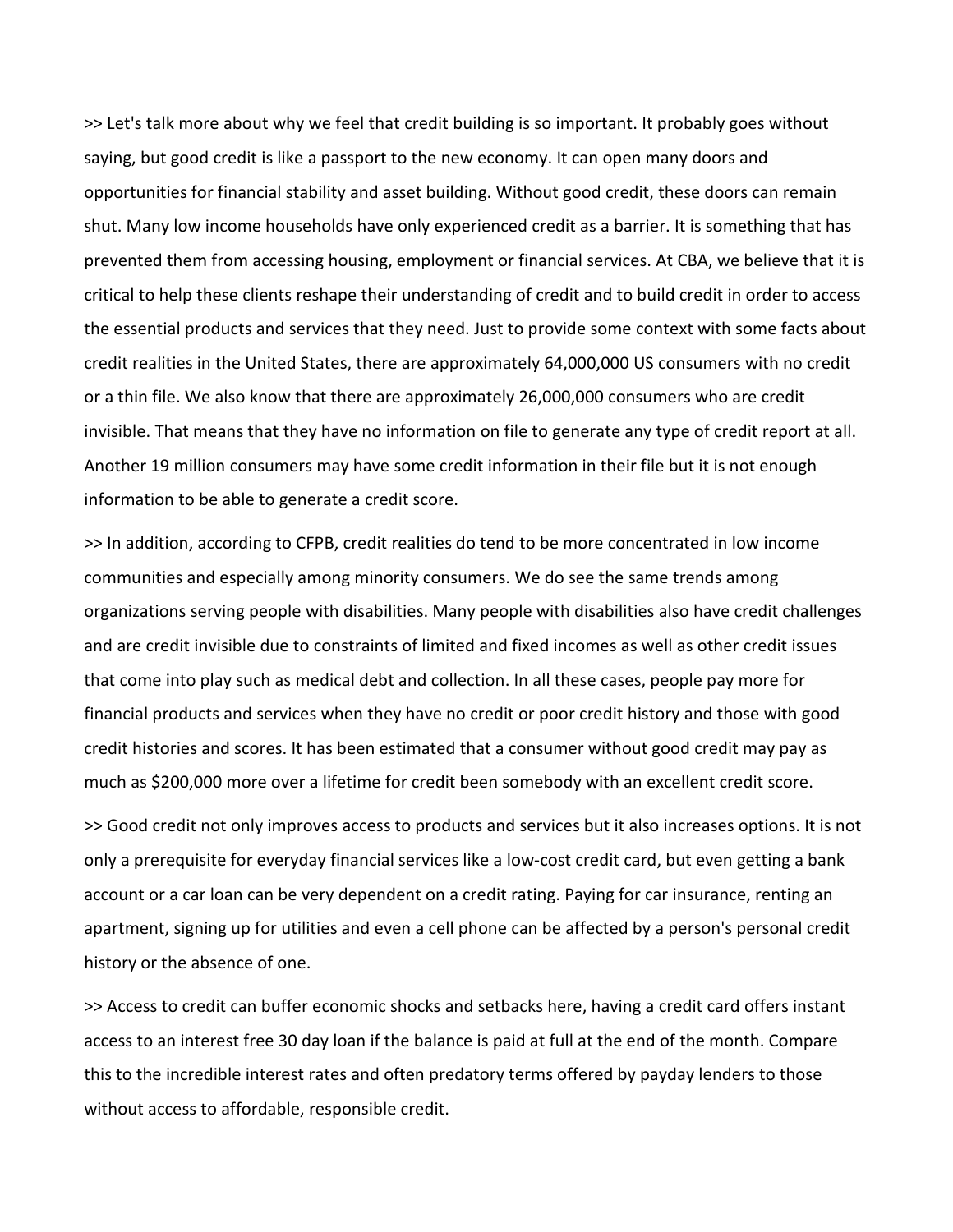>> Good credit equals savings and contributes to household bottom lines. It can save a person thousands of dollars over their lifetime and therefore, credit building is really a sustainable and systematic strategy for saving money. When you have good credit, you are offered better loan rates. In an individual with a pico score of 720, they will pay less for an auto loan..

>> In another example, with a credit score of 760, a household can save almost \$70,000 over the course of a 30 year, \$100,000 mortgage. That comes to \$192.01 month -- \$192 per month. Another place we see savings in terms of having excellent credit is car insurance. In many states, drivers with poor credit scores can pay a lot more for car insurance. In some extreme cases, drivers with poor credit scores can pay as much as \$2000 per year more than drivers with excellent credit scores. Ultimately, good credit can really provide a significant boost to household's monthly cash flow and contribute to their ability to save.

>> Good credit also equals access to assets. Good credit history can make the difference in accessing the affordable lending products necessary to go to college, buy a home or to start and grow a small business. While a good credit history and score can mean lower fees and interests as we saw in the previous slide, a thin credit history or none at all can make it difficult to qualify at all for affordable credit products from traditional lenders.

>> We have talked about the importance of credit and credit building but let's make sure we are all on the same page and define what that means. While credit building may involve credit and debt remediation, credit building is distinct in that it requires a linkage to an actual credit product. The focus of credit education is to help individuals build knowledge and skills to understand and address their credit practices. The focus of credit remediation is primarily on dealing with errors and outstanding debt. Credit building focus on the other hand is the establishment and successful maintenance of an active trade line. It could show up on a traditional credit report which historically means either an installment loan or revolving credit credit card. These days, we will talk about it involving more opportunities for credit building available.

>> We will define what an active trade line means in just a moment. Having positive active trade lines in your credit report is the only way that somebody with no credit or a thin credit history can establish or reestablish a credit score. In many cases, adding an active trade line is also an effective and faster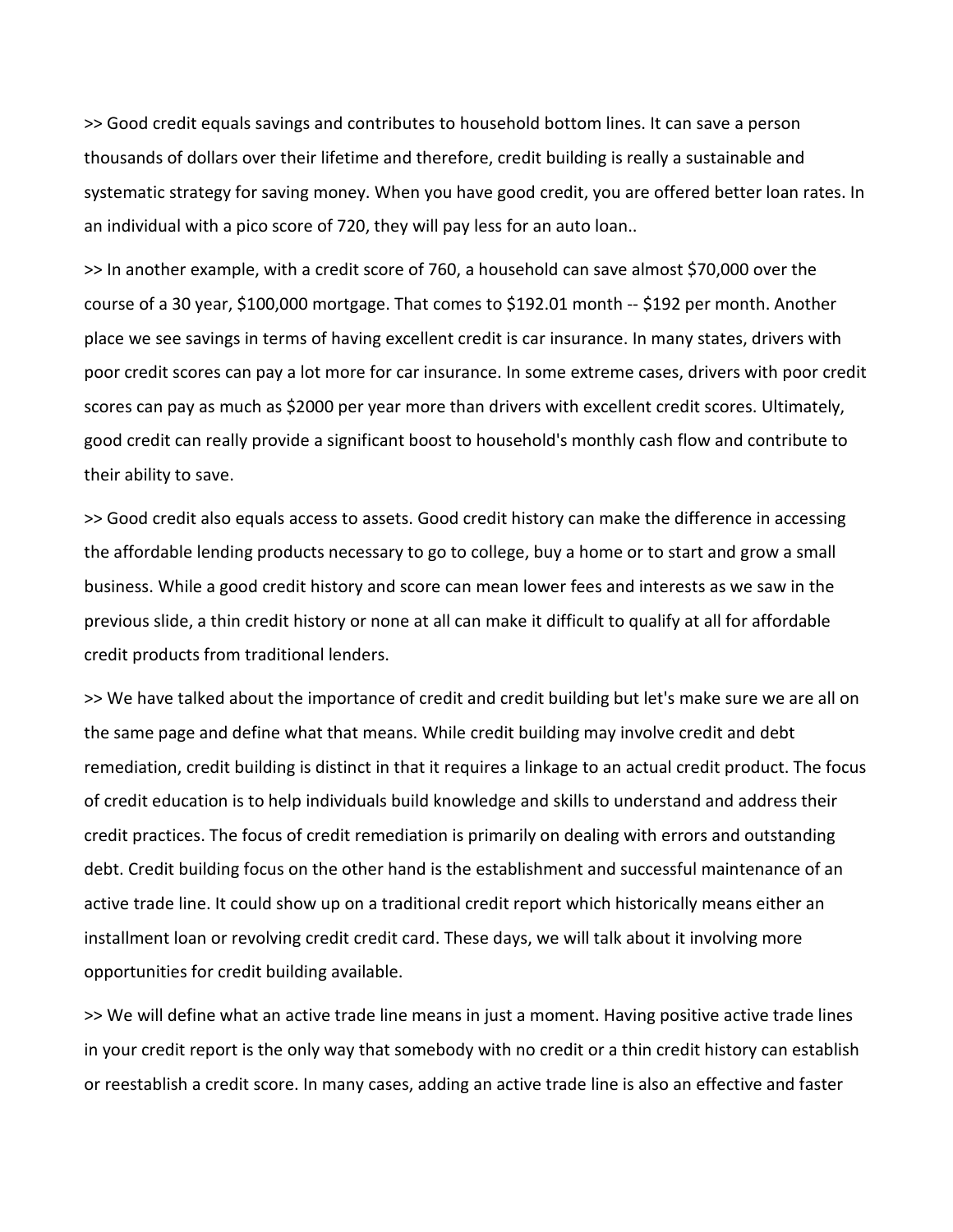first step man dealing only with debt for those with poor credit profiles who wish to boost their credit scores. The bottom line is that it is no longer enough to have bad credit. You must have good credit.

>> Building credit is simple. It means establishing and maintaining active trade lines by making on-time payments that are reported to a credit bureau every month. When we say active trade lines, lenders report installment loans and revolving credit. For active installment loans, in order to be active, they must carry a balance and require a monthly payment. That means that while paying off debt is a great thing, once paid in full, a loan is no longer active once it is paid in full and won't continue to build credit. Eventually, if an establish credit score will disappear if a consumer has only that one trade line that has been paid in full.

>> Revolving credit offers an indefinite credit building solution as long as it is actively used. I active, we mean used at least once every six months. Ideally, for the best outcomes in terms of credit building, active means using that credit line monthly.

>> It is important to note that an outstanding balance on a credit card is not required to build credit. That is a common misconception. We see it among our members clients. People expect that they must maintain the balance and pay interest on the balance. That is not true. Many credit building practitioners recommend that clients use a credit card once a month for a small a central purpose like gas or groceries and then pay off the balance at the end of each month in full without paying a cent of interest and still being able to build their credit.

>> If someone has a trade line, it does not mean it is building credit. If you have an old credit card that you are not using, that is not building credit. Another note is that late payments to happen but time heals all wounds. We don't advise people to abandon a credit card or let it continue to get a more severe negative status of a have missed one payment. Getting back on track is the best way to continue their credit building actions and recover from that missed payment.

>> Student loans are often in deferment and those are not active when they are in deferment. They have the potential to be once payments resume. Installment loans such as for a car or personal loan no longer builds credit once it is paid in full. Many consumers may want to pay off loans as quickly as possible but that does not always further their credit building goal. Finally, collection accounts are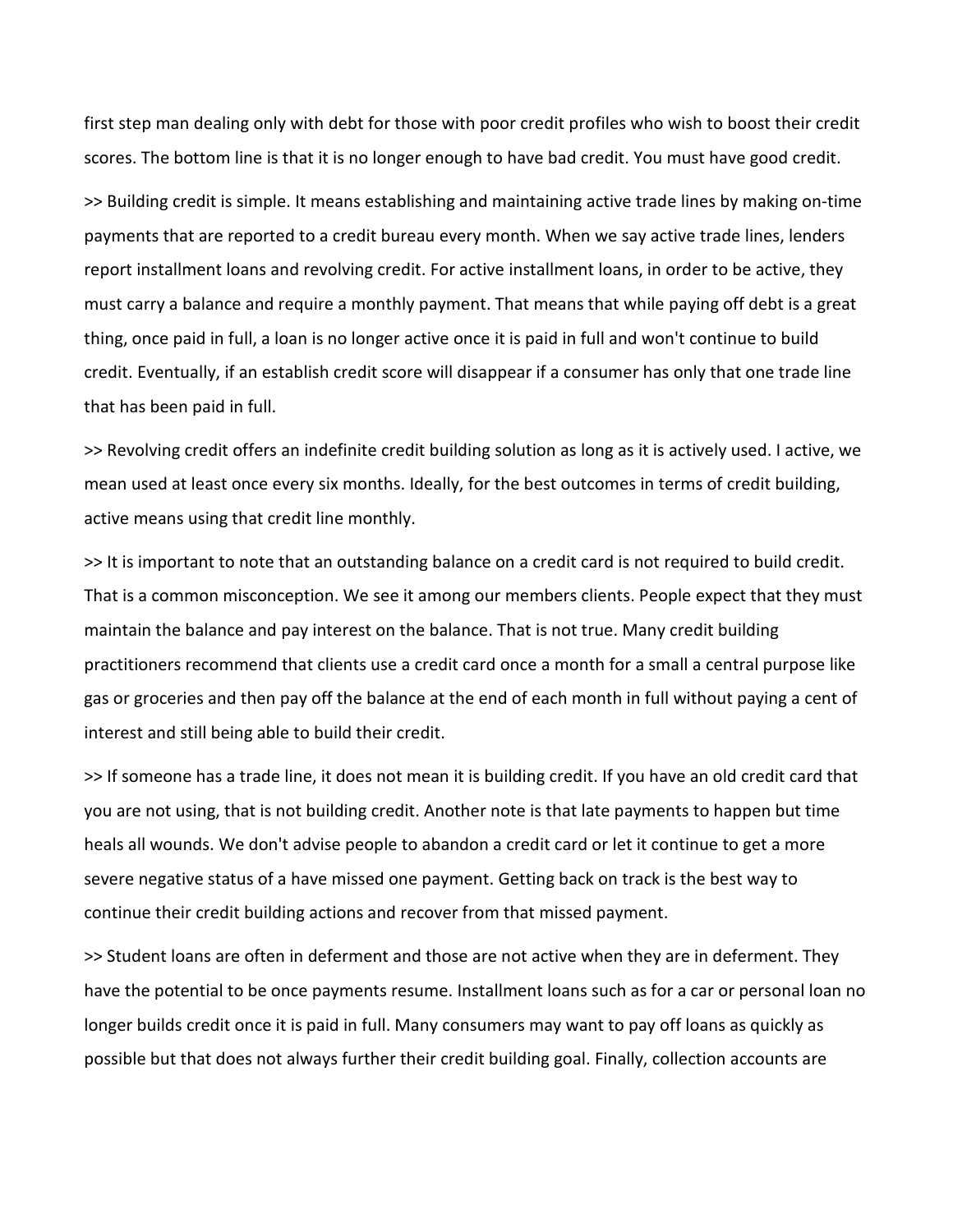never active trade lines. Even if payments are being made such as on a payment plan, they are not building good, active credit.

>> What we have seen in the last 10 years from our members is that they have identified some best practices around credit building. That is that consumers should have three active trade lines with a mix of account types. At least one installment and one involving trade line. They should have established a history for at least six months in order to have established enough time to establish a score. While three active trade lines is the recommendation, our members have seen that people who are starting out with no credit or only old credit history and if they are adding only one installment loan, they have been able to establish a score in the upper 600s and can increase their score by an average of 35 points if they are starting with a score. In addition, our members have really recognized the importance of pairing access to responsible credit products with high quality credit education which takes the form of credit coaching in many situations. We believe that credit building is financial capability. According to the Center for financial services, financial literacy is what you know, financial capability is what you do. Credit building is all about financial capability. Moving from financial education, which reflects knowledge gained to financial capability which results in longer term behavior change by pairing education with active and successful use of a product. We have seen this done with ID a programs, second chance bank accounts, and now with credit building. By combining financial education with financial products, every monthly payment is an opportunity to reinforce positive behavior change and continuously show that you can manage your money and work towards your goals.

>> However, we end up back here at the credit catch 22. For many of the people that we are working with who have no credit, it is difficult to build that good active credit because without the credit score, you don't qualify for the products that you need. The good news is that building credit is no longer limited to the loans and credit cards that are only available through traditional financial institutions. Lenders across the country are now innovating to create products designed for and available to immunities who have been traditionally underserved. These types of alternative products and strategies include starter products like credit builder loans which we will discuss in a moment and secure credit cards. We also have lots of different special-purpose consumer loans that are out there. These are loans that are designed to meet both a specific need for capital and build credit at the same time. Examples include immigration loans, assistive technology loans, and many more. Many of our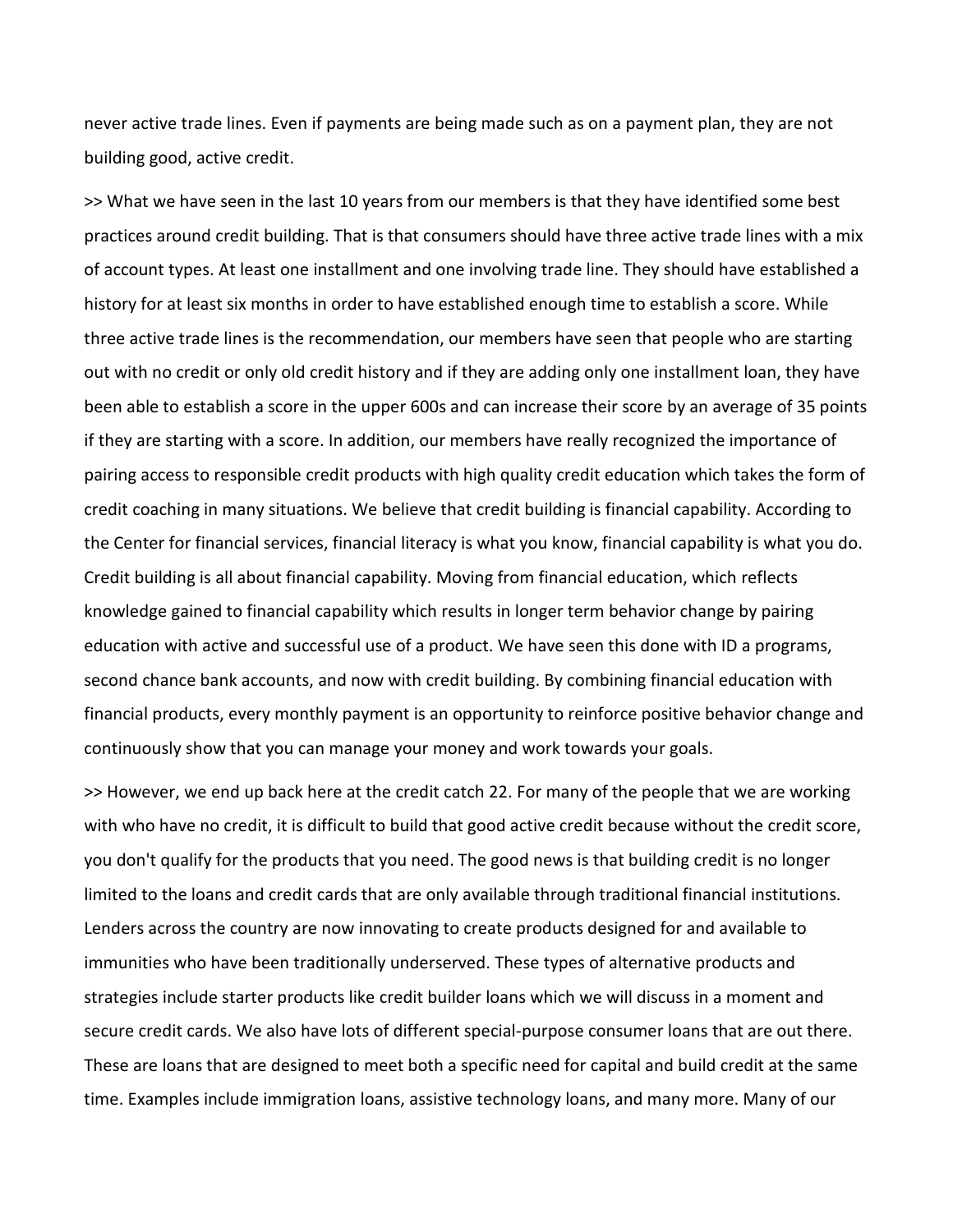members are on the cutting edge of the signing these types of new products. We have social lending programs such as lending circles that are offered by CBA member mission asset fund. They are offering those all across the country. In this model, people come together in small groups and save fixed amount each month for a set period of time. They then take turns taking the pot and payments are reported to the credit bureaus. Organizations can now start lending circle programs in-house with backend logistics managed by mission asset fund. In addition, we will talk briefly about rent reporting which is a new and growing way for renters to establish and build credit. Finally, score modelers such as pico -- FICO are meeting the needs of no file consumers, designing alternative scoring models that use nontraditional information such as public records, address histories, occupational licenses and more to offer lenders a way to evaluate consumers can't be scored by traditional scoring models.

>> We are seeing lots of different ways that our members are finding ways to offer credit building strategies to their clients. We are seeing -- I want to note that none of these are mutually exclusive. We are seeing organizations that are creating great strong referral relationships with financial institutions. They are learning about the products that they offer. They are learning about the eligibility criteria. They are educating the financial institution about their target market and they are creating opportunity to get people in the door and be well-informed about how to qualify for their products. We are seeing organizations partner with responsible lenders to offer products. We are also seeing a lot of our members offering in reporting their own products. It is critical if you are designing products or assessing products that you want to offer to your clients. You want to ensure that these products will be the right fit and that includes a careful understanding of the criteria in terms of the products and finding lenders who want to work with your clients and understand the specific challenges and strengths they might be experiencing. Any credit building strategy does not end with the final payment on the first product. If you are starting out with a starter loan, it is important to make sure that you and your client have a plan for the next step for moving forward and graduating to other credit building product's to continue their progress.

>> We are seeing so many different innovative attics that are out there helping people to build credit. In addition to building credit, some of these products can really serve a lot of different types of people and purposes such as reducing dependence on predatory products through payday loan alternatives and consolidation products. They can help people manage monthly or unexpected expenses, purchase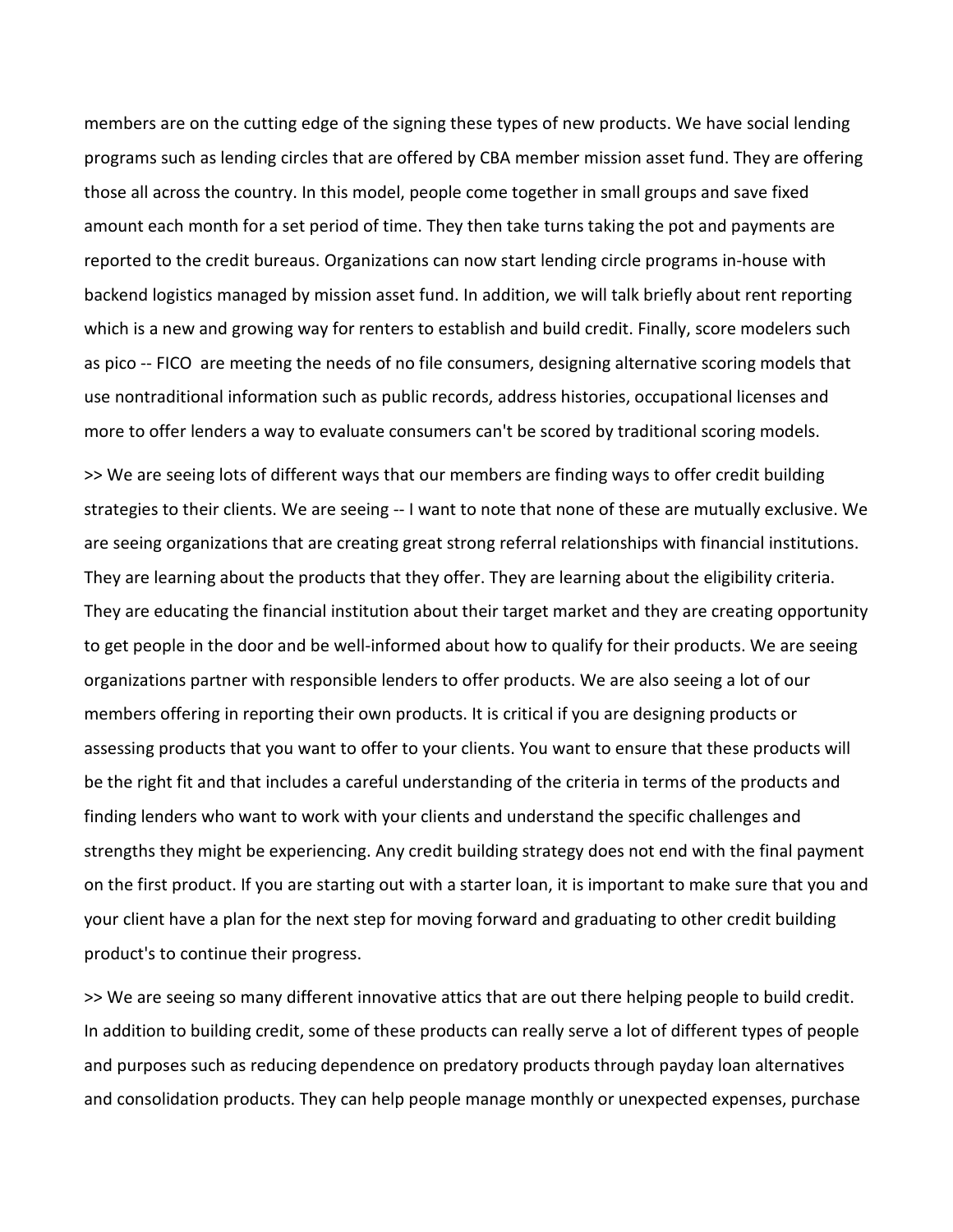specific needs such as assistive technology. We can build savings and assets and build small businesses. In order for these products to be successful, they do require the capital and infrastructure needed to manage a loan fund but they also require the cultural competency lens that nonprofits can bring to a partnership with financial institutions or through the design of the product itself. You know what your target market needs in terms of credit and you also know what needs to be in place to make them successful.

>> I mentioned credit builder loans. I just wanted to give you an idea of what that type of product can look like. This is an example of a credit builder loan product that is offered by one of a CBA member, innovative changes. Innovative changes is a nonprofit CDF I loan fund in Portland Oregon. Their credit building loan is designed to help people establish and reestablish positive credit in order to improve their credit score and meet their goals. Unlike any other kind of loan, credit builder loans work differently. When you buy the loan, the funds are put into a special account and they are held by the lender. It is definitely a unique model. As a result of this program, innovative changes is able to offer the loan to clients with no credit because there is not a risk of loss of the loan funds. Borrowers can choose. They make the products flexible by allowing borrowers to choose the size of the loan and roll - enroll in automatic withdrawal and also participate in credit education to make sure that they are on track to meet their goals.

>> Payments on the loan are reported to all three credit bureaus. To cover the cost of making the loans, innovative changes charges application and loan processing fees. In other credit building loan models, lenders make interest in addition of the fees. Innovative changes has seen many clients move on to home ownership. After completing the credit builder loan program and often times clients are heavily involved in credit coaching and actively working on other issues at the same time they are making payments. The results speak for themselves. On average, clients who are starting the program with no score at all are able to establish a score of 677. Those who did not -- who did have a score at the onset were able to increase their score by about 42 points.

>> Credit builder loans are a great starter product as our secured credit cards. Secured credit cards require the borrower to have funds to cover the cost of an initial deposit but it is a credit card that is backed by money that the consumer themselves deposit and keeps in a bank account as security for the card. If you don't pay, the deposit can be used to cover the debt. After successful management of a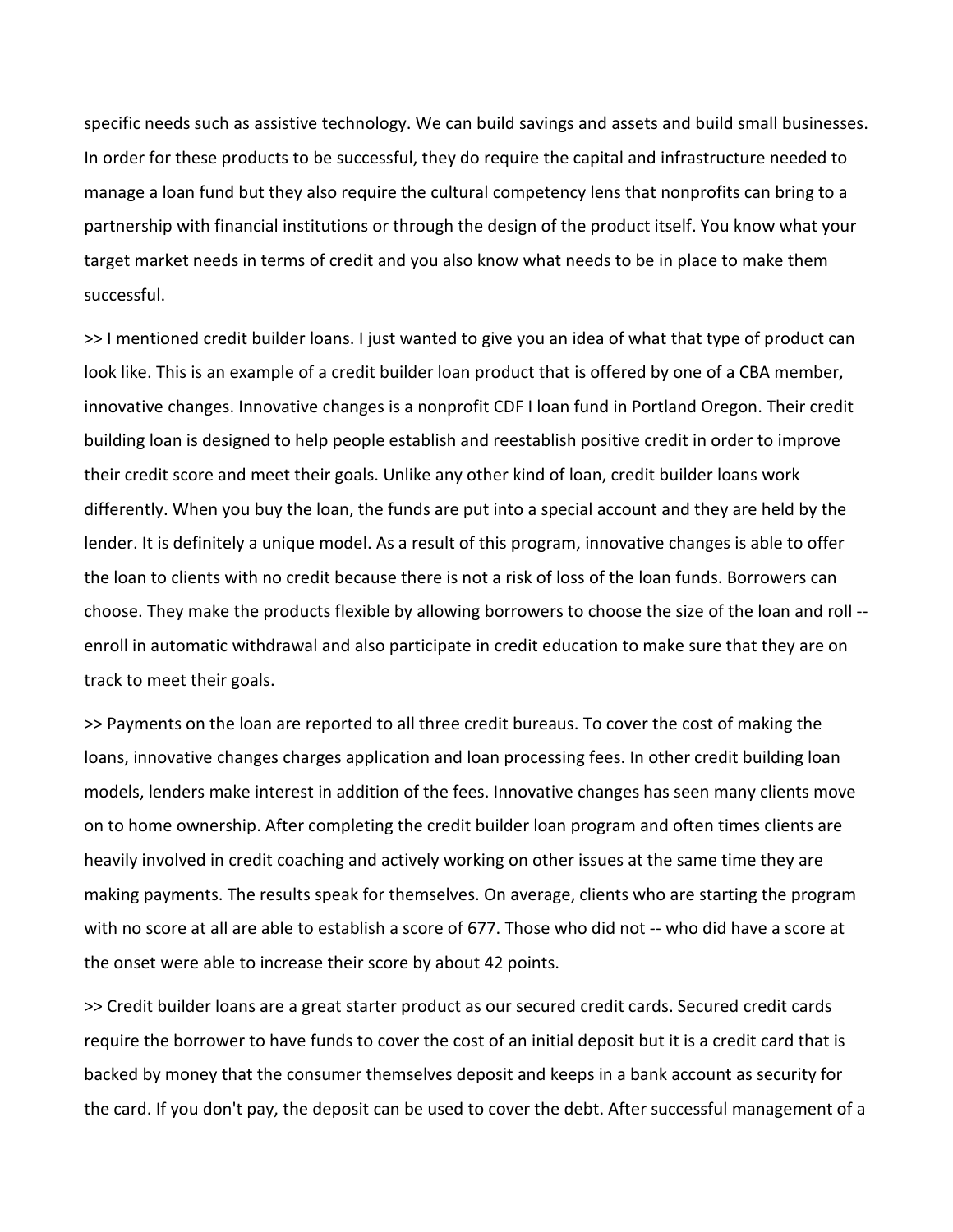secured credit card product, financial institutions may be able to graduate that consumer to an unsecured card.

>> I also wanted to highlight another great product model. This is more of the specific purpose loans. It is what is offered by the Washington access fund. CBA member, Washington access fund, has a mission who provides people the ability to provide assistive technology. They offer assistive technology loans up to \$25,000 in Washington and up to \$10,000 in Oregon with 5% interest rates. In addition to these loans, they also have an idea program and offer small business loans. This is a fantastic example of how an organization is creating products that truly meet the credit needs of their target population.

>> There are all these great examples but how do I find credit building resources for my clients in my community? We encourage you to join the our credit building community in order to benefit from the tools and networking opportunities that we offer. You can locate CBA members in your area through our website to see if there are members who have services that your clients can benefit from. We have a tool on our main page of our website. You can search for members in your area.

>> In addition, another great tool that you can use is asset platform. That is a tool that allows you to search for Credit Unions in your area that offer products like credit builder loans and secured credit cards. You need to create an account on their website but it is free. You just create a login and then you can go to their organizational resources tab and search for Credit Unions in your area that have those types of starter products and then you can further research if those would work well for your clients.

>> Another resource here is Nerd Wallet. They offer reviews of credit cards including secured cards and also are working on compiling a database of payday loan alternatives that include many nonprofit lenders and CBA members. Is another database you can check out. I also wanted to touch briefly on rent reporting which is another emerging credit building strategy. Traditionally, the only time your rent would show up on your credit report and impact your credit score is if you owe to your landlord a significant amount of money and then they sold the debt to a collection agency. In the past, very few landlords were reporting any on-time payments to the bureaus. The bureaus did not have a system for collecting that information. The credit bureaus realized that it was a huge blind spot in terms of the ability to assess creditworthiness of the growing population of renters. In recent years, all three credit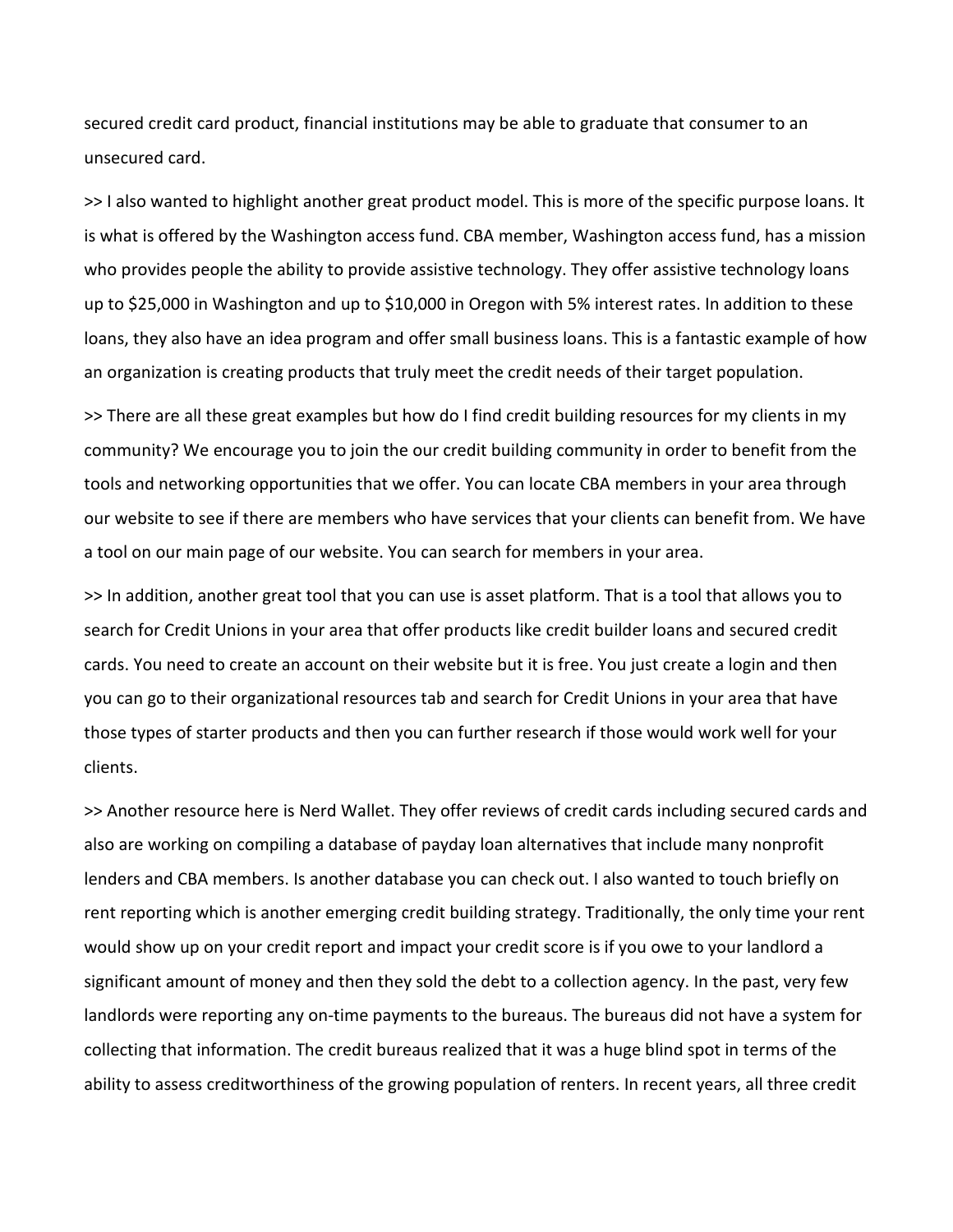bureaus have come on board with rent reporting and CBA is working with affordable housing providers to be able to design and implement rent reporting for credit building initiatives. They provide residents with the opportunity to combine the ability to get rent payments reported with integrating financial education programming. We see rent reporting as a win, win, win for affordable housing providers and the clients. Renters can build credit without assuming additional debt. They add a new active trade line that builds up credit just with what they are already doing which is making their on-time rent payments. It improves access to traditional affordable credit products as well as new opportunities in housing employment. For resident service providers, it offers the opportunity to convert financial education programs to financial capability programs with the inclusion of a product wraparound. Property managers benefit by having a low-cost way to incentivize on-time payments as well as a competitive advantage in recruiting new residence.

>> CBA completed a multiyear pilot in which we worked with an affordable housing provider to understand the impact of rent reporting. In the interest of time, I will go through this quickly. Ultimately, we found a really compelling result in terms of the inclusion of positive rent payments on residents credit reports. We expanded our core services to include rent reporting for credit building consulting. If you are an affordable housing provider or are working with other affordable housing providers that are interested in doing that, they can get in touch with us to find out more about reporting rental payments.

>> On the topic of alternative strategies for credit building, score modelers are starting to realize that many people who are underscored by traditional credit scores might still be good credit risks even though they haven't participated in the traditional credit economy. We are seeing new scores come on the market such as FICO Score XD, LexisNexis RiskView and lenders are starting to think about credit scoring and underwriting it differently to expand their market and find ways to with traditional credit scores.

>> I know I am running out of time, so forgive me for speaking quickly. I have a couple more slides. Wanted to point out when we were talking about updates in consumer credit scoring, that there are some new developments that might be important for the people that you serve. We are in an era of increased scrutiny on consumer protection. Some of the most significant changes that we have seen has come out of the national consumer assistance plan which is impacting the way that debt collectors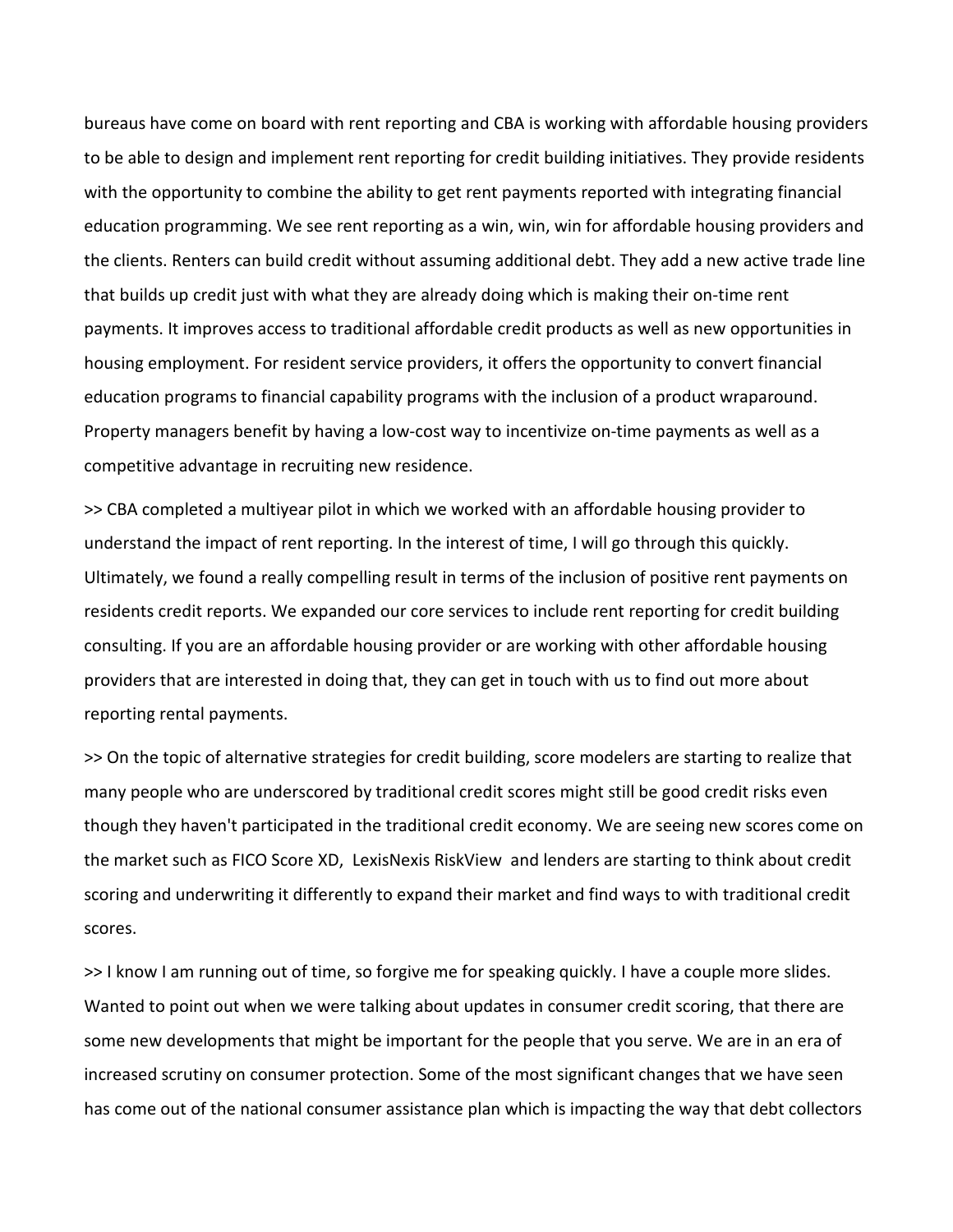and credit reporting agencies need to treat consumer information. One of the main elements is the fact that starting in September 2017, creditors can no longer reported medical collections until a 180 day grace period has expired to allow for time it takes to get bills resolved with insurance. In addition, if an account is paid in full through insurance, it has to be deleted from the credit report so it is no longer impacting the credit report negatively. There are some other new consumer protections that are coming out including the debt collectors must report additional information to help consumers recognize the information that is appearing in the collections section and debt collectors cannot report that that did not arise from a contractor agreement to pay and must institute a process to remove that if it is appearing. If you are interested, you can learn a lot more about these kinds of developments through our learning library.

>> One more thing before I wrap up. We talked a lot about all of these great strategies for building credit and the importance of adding active trade lines. It is really critical that we work with individual clients to assess that they are ready for credit building. In doing so, we need to assess their financial situation, their current credit profile and other factors to make sure that it will be a good decision for them to be adding new credit. I will not go through all of these slides because we're running out of time that we want to make sure we are looking at their financial stability, credit profile and ultimately, if those who have a fixed file with lots of active trade lines, we might want to think a little bit more critically about whether they are ready to add new accounts onto their credit line. In addition, if somebody is in crisis mode, has lots of debt or collections or even contemplating for closure, it is not the right moment to be adding new trade lines. If you are interested in CBA membership, you can use this contact information to get in touch with us or if you are interested in any of our services that I have mentioned, get in touch with us and we would love to explore more about what you do and how we can offer our resources to support your efforts.

>> I will now turn it back to Michael.

>> Excellent. Thank you so much, Carmina. A lot of great information here. I just want everyone to note that these slides will be available after the webinar. You will receive them. You will be able to have them. We do have some questions that have come in. We have about five minutes. I want to spend those looking at these questions. The first question is, is credit Karma score accurate?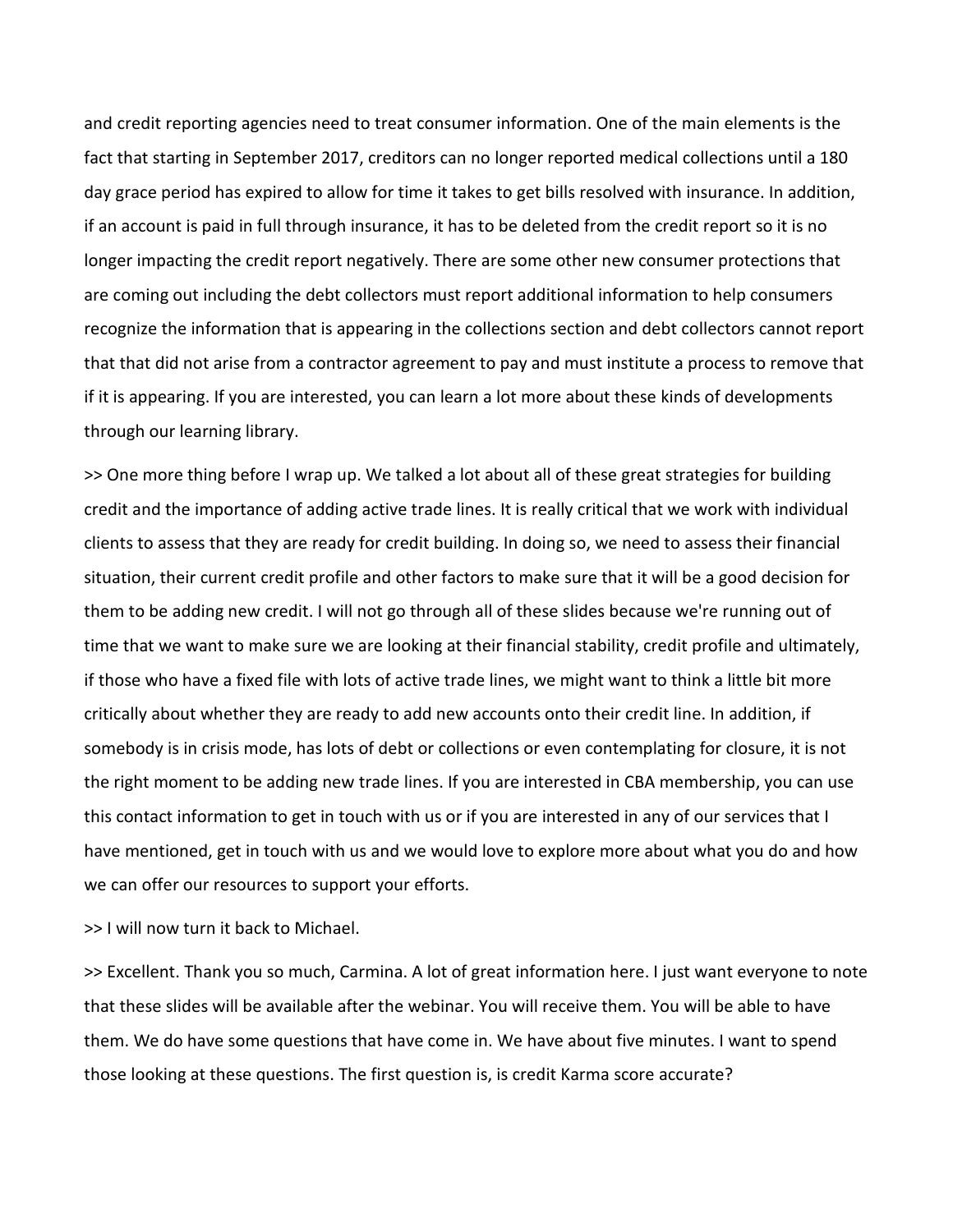>> We get that question a lot. There are several different consumer websites that offer free credit scores and credit, is one of them. Typically, they offer a Vantage score. It is an accurate score. It is just a different score model than a lender might use. I could go on and on about that but we did actually do a comparison of some of those different websites to evaluate and look at how useful those are for consumers. They can be great coaching tools. We have that webinar that we did in our learning library. If you are a CBA member or interested in becoming one. Ultimately, those can be great tools for tracking general progress on some of these credit scores. Keep in mind that you do have to supply personal information.

>> Thank you. We get that question a lot too.

>> Who offers secured credit cards?

>> All kinds of lenders offer secure credit cards. All the big banks offer secured credit cards. Many of them offer different options. You can look at Nerd Wallet. In terms of what kind of balance is required or what kind of deposit as needed or what are the underwriting criteria, you can look there but also use that tool to search local credit unions around you to see who offers secure credit cards.

>> Great. We get this question a lot. What is a good credit score?

>> That is a tricky one. There are lots of different credit scores. It really depends on what credit score model you are looking at but also what goal you are looking to achieve. If you are looking for homeownership, a good credit score might be different than if you are looking for a car loan. Generally, the higher the credit score, the better. Depending on the model, anywhere from 680 682 720 can qualify somebody for good rates.

>> The next question is, what if the renters landlord does not report, how can rent be reported to the credit agencies?

>> Good question. Currently, landlords need to sign on to report rental payments. There are some services out there. One is called rental Karma that offers rental payment verification. You can sign up with them and they basically call your landlord and make sure you made the payment. That comes with a fee. We don't endorse any product or service but that is one of the only options out there if the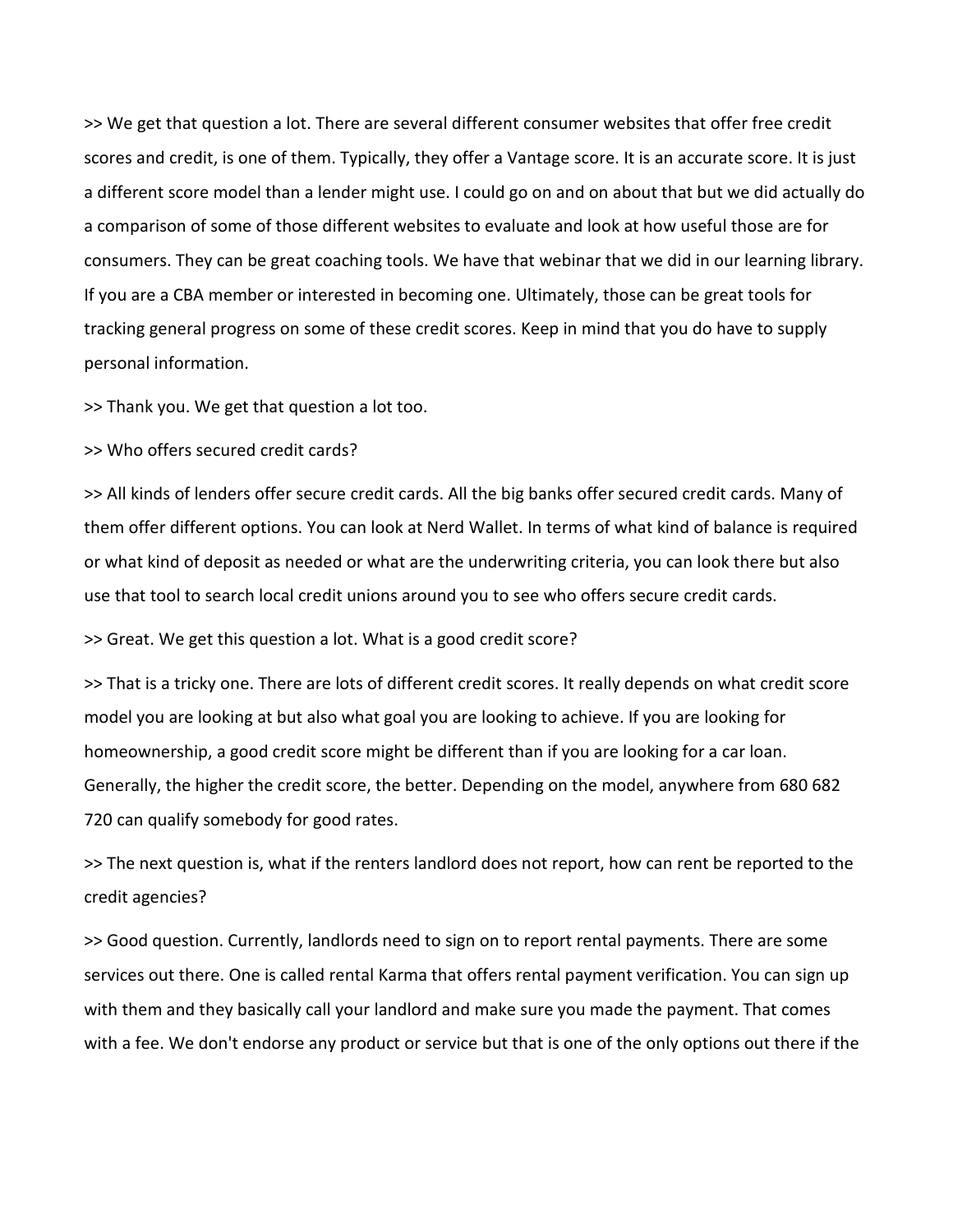individual landlord is not reporting. We are also trying to get more housing providers, including public housing authorities interested in the opportunity to report rental payments.

>> Great. Do you know the web address of rental Karma?

>> Him.

>> I don't know. I send it to you afterwards.

>> That is a great resource. Thank you to the person who asked that question.

>> How would you know if rental credit reporting is available?

>> The first step would be to contact your landlord or property manager and ask them if they are reporting rental payments. If they aren't, you can provide them -- you can give them your interest in having your rent reported and see if they would be interested in looking into it.

>> We have a couple more here. Regarding the credit loans, for the credit loan, it would be about \$60 to initiate this type of loan. Then they have a question Mark. I think that is the question.

>> Yes. The question is probably about the credit builder loans. Those that do have a cost. That particular one through innovative changes did have an application be and a processing fee. It is a cost. Most of the people who entered into that type of loan are trying to pursue a specific asset building goal. That cost was worth it to them to be able to have an opportunity to build credit. It is definitely not the type of product for somebody -- it is very connected with the goal. The costs are there because they need to be able to cover all the costs of making that loan administratively as well as polling credit reports over the course of that loan. The our workers are mostly aware of that and willing to pay that cost for that opportunity.

>> The next question is, what is the benefit for a landlord to report rent payments?

>> Landlords -- it can be a way to incentivize on-time payment. The opportunity to build credit will encourage people to be paying their rent on time. It's might be able to be a way to attract new residents who do want to build credit through paying their rent on time and on the resident services side, what we saw in our pilot is that some organizations really have struggled with getting people involved in their financial education programs and rent reporting was a really great hook to be able to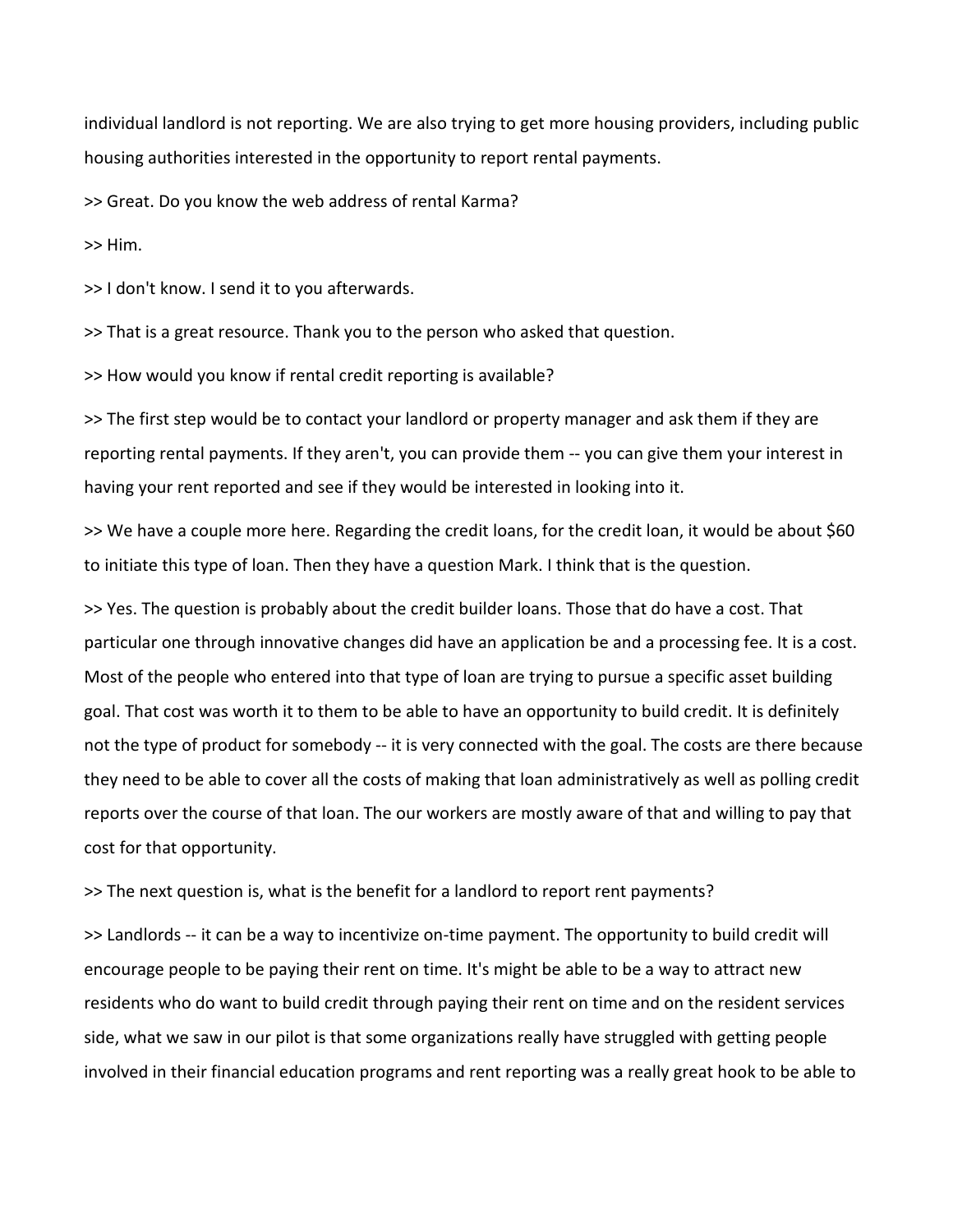get them in the door and be able to provide them more confidence of services. The affordable housing site, the resident services piece was really great for them.

>> Great. Thank you so much. We are coming up to three minutes before the hour. We have some great other questions that have come in. I think that with the interest of time and this topic, we should schedule a follow-up webinar in the future. Whenever you fill out your evaluation, please let us know if you want to explore this topic even more. Today was an excellent overview and providing some of the resources that we can access to be able to help our individuals that we work with. Before we close out, I want to encourage you to join us for our grassroots campaign. If you have not signed the pledge, please take the pledge. We want to help disabled poverty. This campaign is working to increase awareness about the nearly one in three Americans with disabilities that live in poverty and remain outside the economic mainstream. At the National Disability Institute and our partners, we believe that we can disable poverty and cut poverty in half within 10 years for working age adults. Please join us and go to the website to learn more. If you are not a member of the real economic impact network, please join us. It is free.

>> I want to remind you that on September 14, we are having a webinar on motivational interviewing and approach that makes a real economic impact. So broken with Marilyn cash campaign and who is also a certified financial counselor will be with us to talk about motivational interviewing. What is motivational interviewing? How can we use these techniques in our employment program or financial program to motivate individuals to work towards the goals that they would like to achieve. My colleague, Jamie, works on the Maximus project and is hosting a webinar on a ticket to work and working for a federal contractor. It is Wednesday, August 31 from three 3 PM to 4:30 PM. You can register online. These are great webinars so please feel free to participate as well. Please find us on social media and here are our various addresses. I would like to close out today's webinar to say again thank you to Credit Builders Alliance. Thank you to Carmina for sharing this wonderful information with us today and I also would like to thank Nakia Matthews for her work in putting today's webinar together. With Matt, thank you again for participating and we hope that you all have a great afternoon.

>> Thanks everyone.